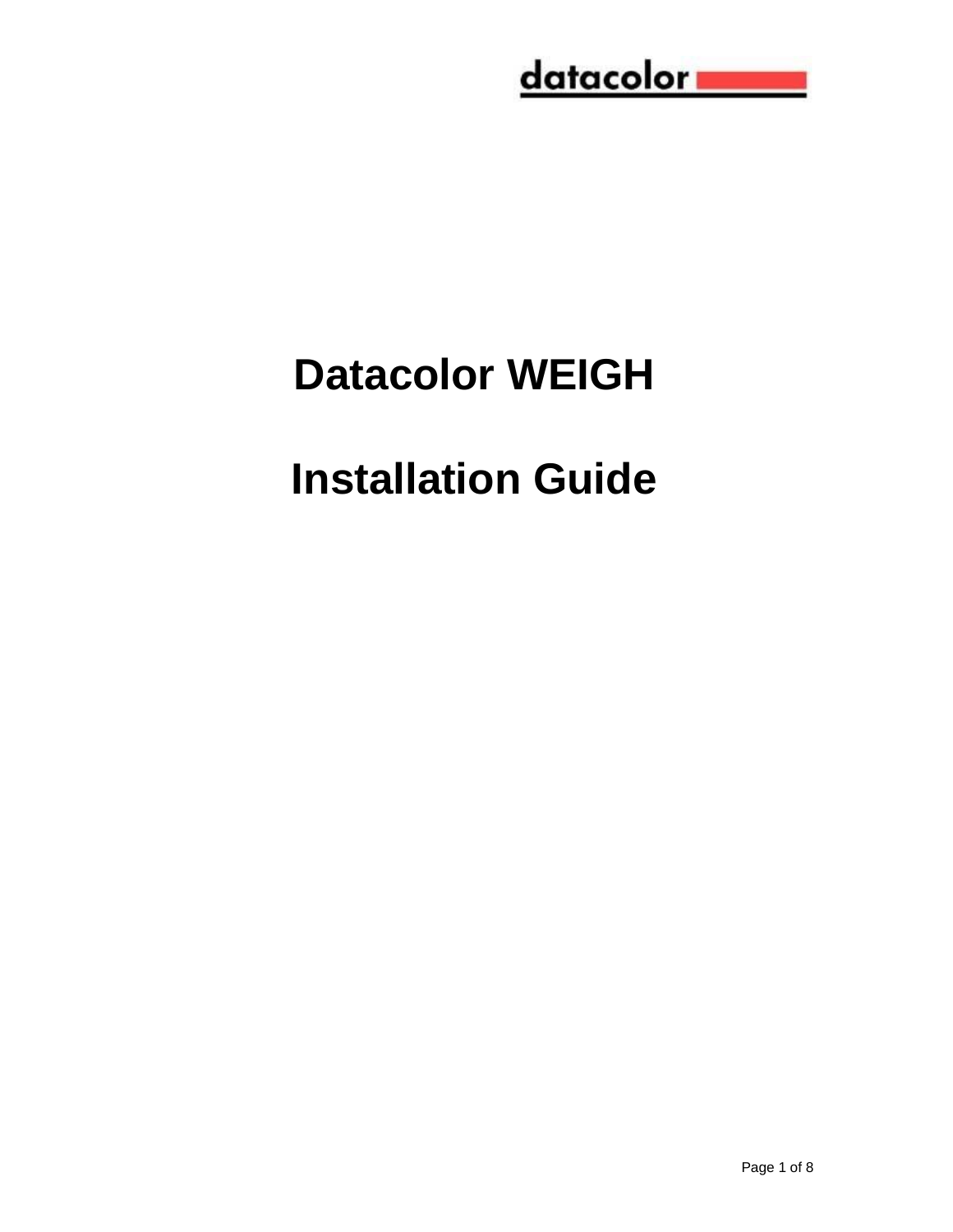#### **Datacolor MATCHWEIGH™ Stand-Alone Installation Guide** (July, 2021)

All efforts have been made to ensure the accuracy of the information presented in this format. However, should any errors be detected, Datacolor appreciates your efforts to notify us of these oversights.

datacolor

Changes are periodically made to this information and are incorporated into forthcoming versions. Datacolor reserves the right to make improvements and/or changes in the product(s) and/or program(s) described in this material at any time.

© 2008 Datacolor. Datacolor, SPECTRUM and other Datacolor product trademarks are the property of Datacolor.

Microsoft and Windows are either registered trademarks of Microsoft Corporation in the United States and/or other countries.

To obtain information on local agents, contact either of the offices listed below, or visit our website at www.datacolor.com.

#### **Support Questions?**

If you need help with a Datacolor product, please contact one of our top-rated technical support teams located around the world for your convenience. You can find contact information below for the Datacolor office in your area.

#### **Americas**

+1.609.895.7465 +1.800.982.6496 (toll-free) +1.609.895.7404 (fax) NSASupport@datacolor.com

**Europe**

+41.44.835.3740 +41.44.835.3749 (fax) EMASupport@datacolor.com

#### **Asia Pacific**

+852.2420.8606 +852.2420.8320 (fax) ASPSupport@datacolor.com

Or Contact Your Local Representative

Datacolor has representatives in over 60 countries. For a complete list, visit [www.datacolor.com/locations.](http://www.datacolor.com/locations)

Manufactured by Datacolor 5 Princess Road Lawrenceville, NJ 08648 1.609.924.2189

Committed to Excellence. Dedicated to Quality. Certified to ISO 9001 in Manufacturing Centers Worldwide.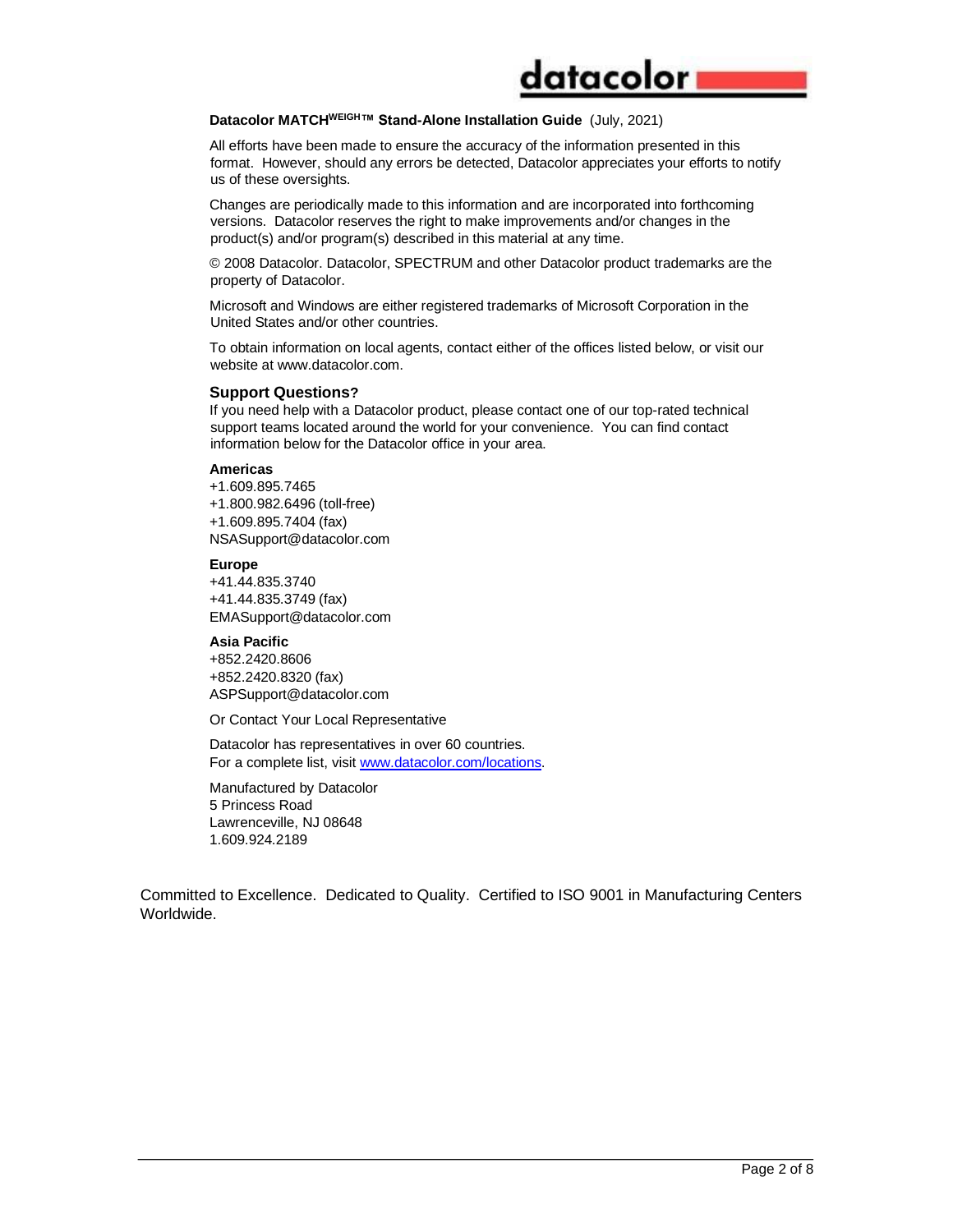### <u>datacolor i</u>

### **Contents**

#### <span id="page-2-0"></span>**1 Installation Overview**

This document describes the installation of Datacolor Software to your computer's hard disk. If you have purchased your computer from us, the software will be already installed. If you purchased your own computer, follow these instructions to install our software on your computer.

Before you begin the installation, you should have all installation USB's, and Microsoft Windows\* should be properly installed on your computer.

#### <span id="page-2-1"></span>*1.1 System Requirements*

The system requirements shown below are the minimum configuration to ensure effective operation of the standard Datacolor Weigh software. Configurations below stated requirements may work but are not supported by Datacolor.

| Microprocessor              | Pentium IV 1.9 GHz processor require                                                                                                                                                                                  |  |  |
|-----------------------------|-----------------------------------------------------------------------------------------------------------------------------------------------------------------------------------------------------------------------|--|--|
| <b>RAM</b>                  | 512 MB minimum<br>1 GB is recommended, and for                                                                                                                                                                        |  |  |
|                             | generally increased performance.                                                                                                                                                                                      |  |  |
| <b>Hard Disk</b>            | Minimum of 2 GB free disk space.                                                                                                                                                                                      |  |  |
| Video Monitor/<br>Graphics  | 16 MB, high-resolution graphics card. Color<br>patch displays require 1024 x 768 (small font) or<br>better.                                                                                                           |  |  |
| Printer                     | Windows supported printers: Ink Jet, Laser<br>Printers. Dot matrix printers are not supported.                                                                                                                        |  |  |
| Mouse                       | Required.                                                                                                                                                                                                             |  |  |
| <b>Microsoft</b><br>Windows | Windows 2000 Professional, WIN XP Pro, Windows 10                                                                                                                                                                     |  |  |
| <b>Network</b>              | Networks that are 100% windows compatible.<br>Datacolor MONITOR operates on networks<br>compatible with the Microsoft Windows<br>operating systems by using the application layer<br>of the network operating system. |  |  |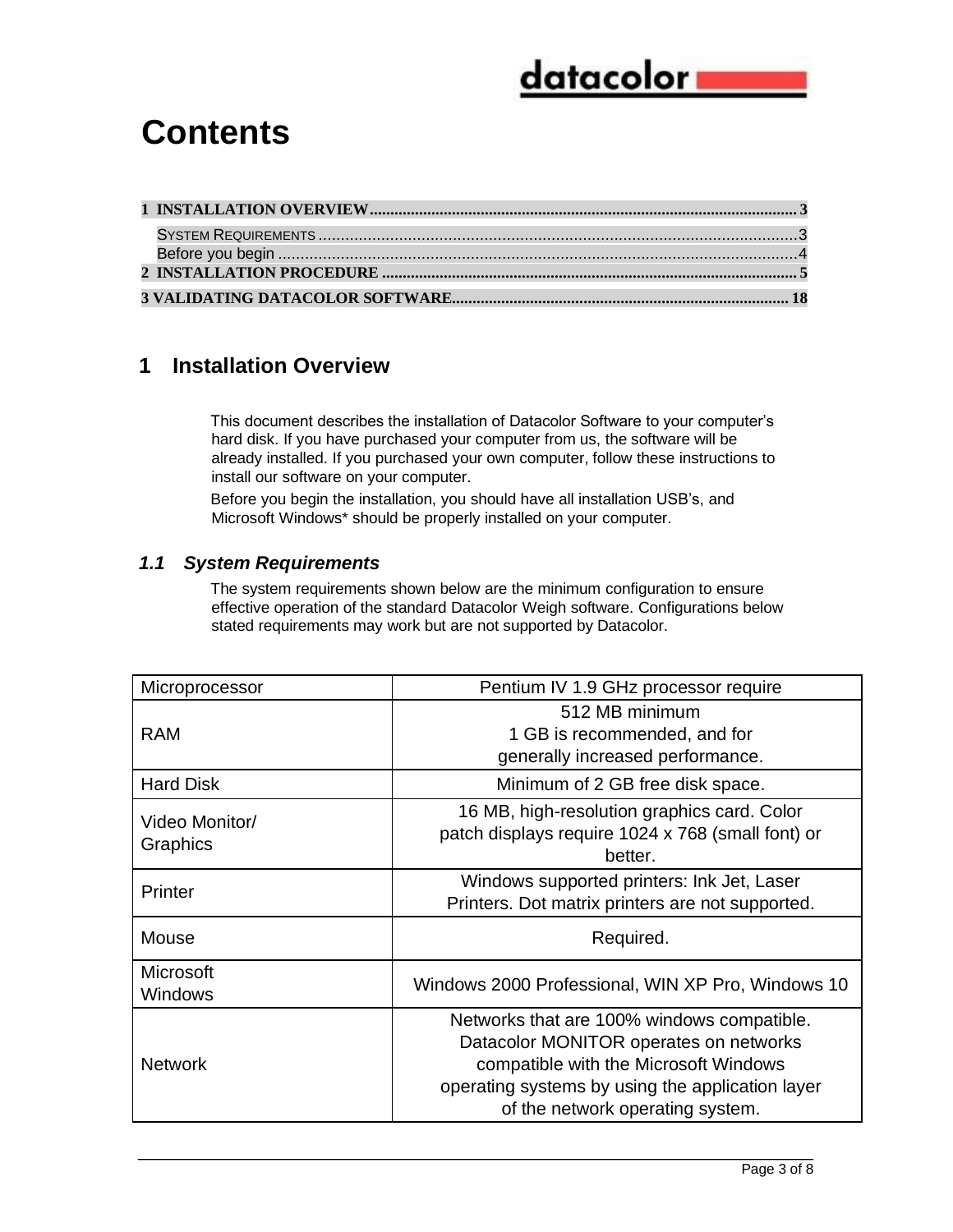#### *Before You Begin*

- Microsoft Windows® should be properly installed on your computer.
- You must have Windows Administrator rights to install this software.
- **Restart the system before installing the software.** This removes any memory-resident modules that may interfere with the installation, and is especially important if you have been running a previous version.
- Install Sybase V12 database management software.
- Close all other programs that are running.
- Have all program installation readily available.

**Important, Before You Begin!** *You must have Administrator Rights to install this software and you must have installed Sybase first!* 

*\_\_\_\_\_\_\_\_\_\_\_\_\_\_\_\_\_\_\_\_\_\_\_\_\_\_\_\_\_\_\_\_\_\_\_\_\_\_\_\_\_\_\_\_\_\_\_\_\_\_\_\_\_\_\_\_\_\_\_\_\_\_\_\_*

### *2 Installation Procedure*

To install Datacolor Weigh

- 1. Place the Datacolor Weigh USB into the port.
- 2. Select the Menu.exe

The Main Installation menu should appear automatically:



#### Select Install Datacolor Weigh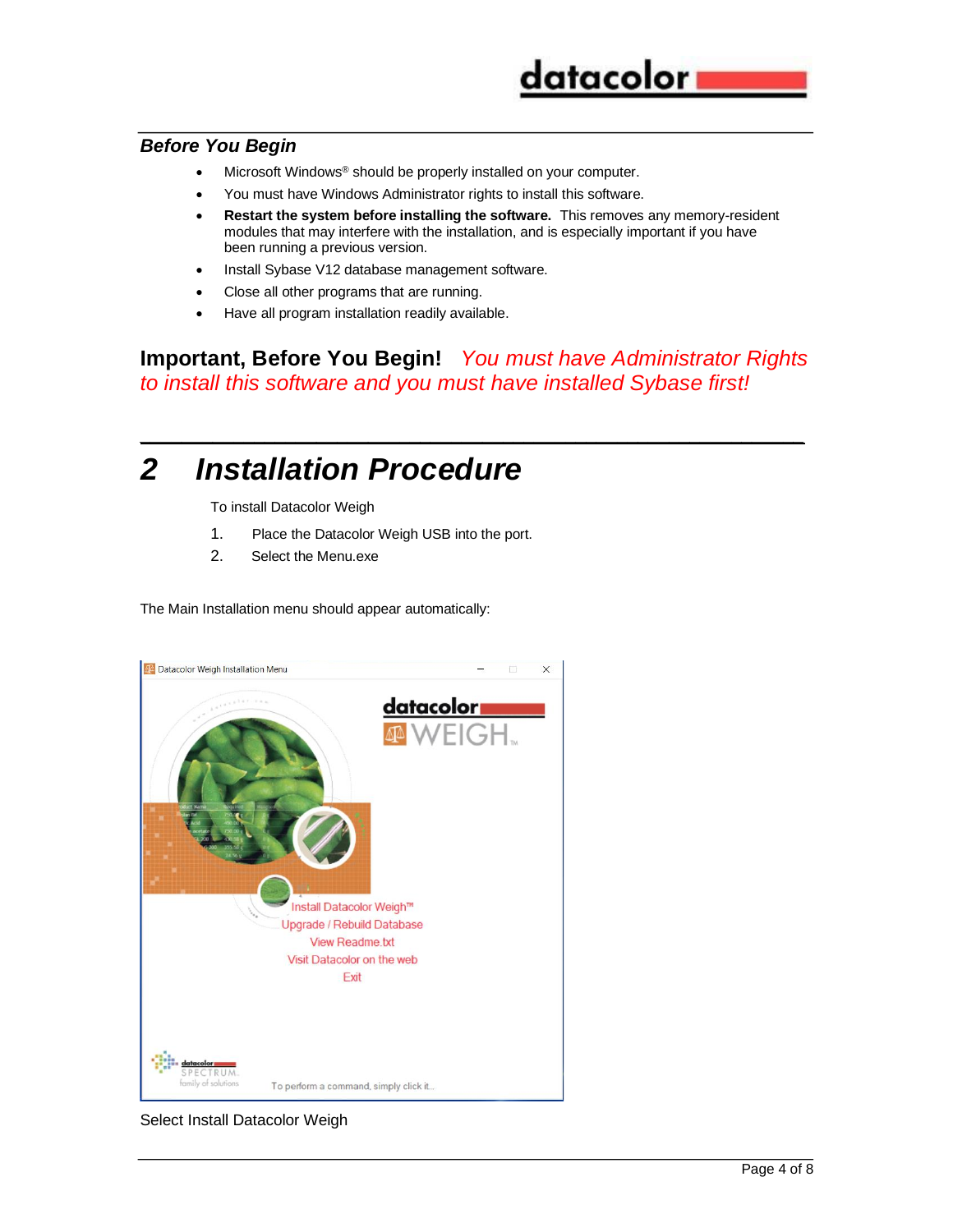

When the Main Installation Menu is displayed, choose "**Install Datacolor Weigh**" The Datacolor Weigh installation will guide you through installing Datacolor Weigh on your computer

Click "**Next**". The installation wizard will start - follow the prompts to install Datacolor WEIGH on your computer.



Review License Agreement, and select Yes – If you agree. Then click Next.<br> $\frac{129}{100}$  Datacolor Weigh 1.3 setup



Select Setup Type (Full or Custom) and click Next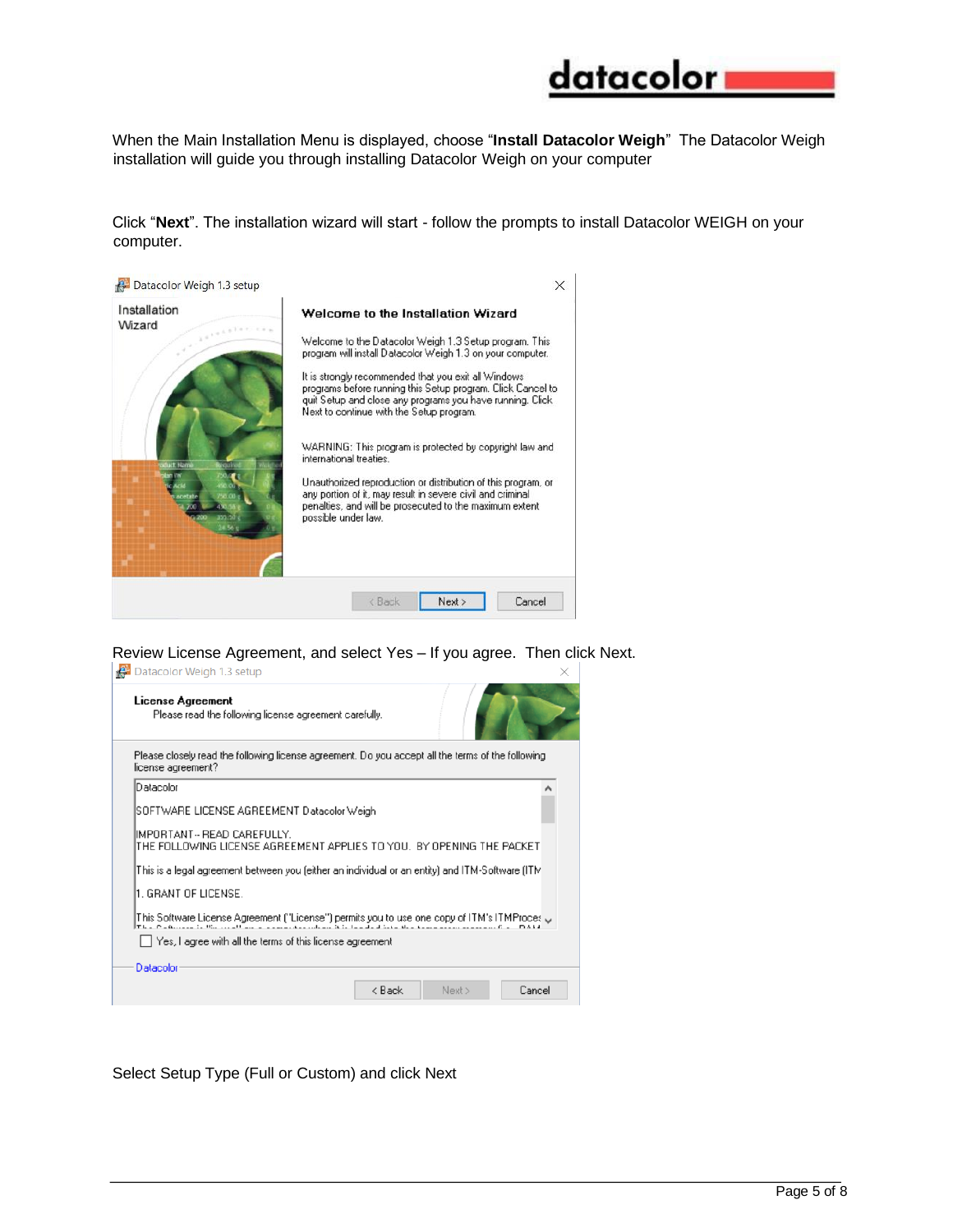## <u>datacolor</u>

| Setup Type<br>Select the setup type of the application. |                                   |
|---------------------------------------------------------|-----------------------------------|
| Full<br>Custom                                          | Description<br>Full installation. |
| Space required on your hard disk: 36245 KB              |                                   |
|                                                         |                                   |
| <b>Datacolor</b>                                        |                                   |

#### Select Windows Desktop options and click Next

| Datacolor Weigh 1.3 setup                                                        |                                                        |        | $\times$ |
|----------------------------------------------------------------------------------|--------------------------------------------------------|--------|----------|
| Datacolor Weigh 1.3 Shortcuts<br>Please select which shortcuts should be created |                                                        |        |          |
| Select application shortcuts to be created:                                      |                                                        |        |          |
| $\nabla$ Desktop                                                                 |                                                        |        |          |
| □ Programs Menu                                                                  |                                                        |        |          |
|                                                                                  |                                                        |        |          |
|                                                                                  |                                                        |        |          |
|                                                                                  |                                                        |        |          |
|                                                                                  |                                                        |        |          |
|                                                                                  |                                                        |        |          |
|                                                                                  |                                                        |        |          |
|                                                                                  |                                                        |        |          |
| <b>Datacolor</b>                                                                 |                                                        |        |          |
|                                                                                  | <back< td=""><td>Next &gt;</td><td>Cancel</td></back<> | Next > | Cancel   |
|                                                                                  |                                                        |        |          |

Click "**Next**" to select default installation folder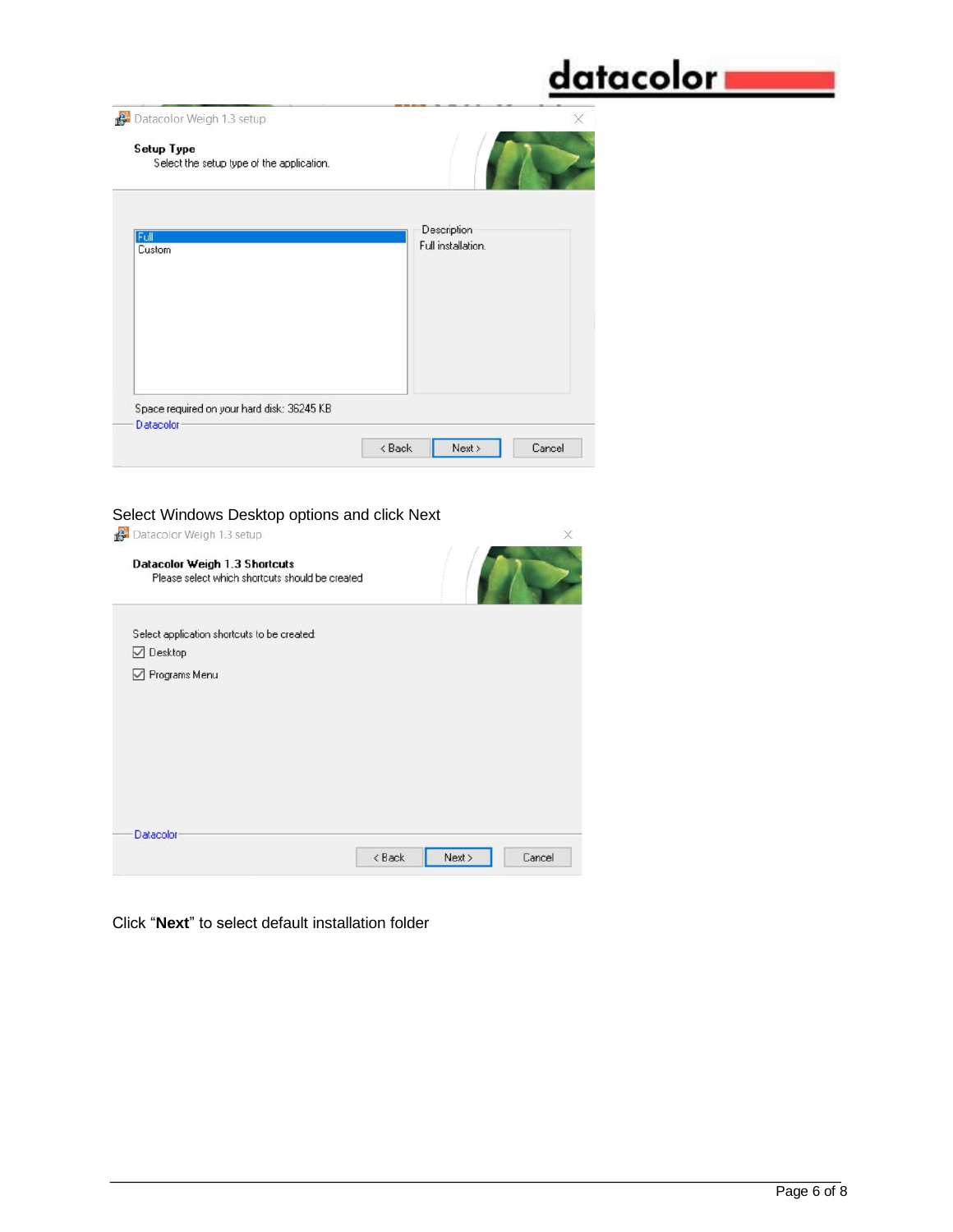### <u>datacolor</u>

| Datacolor Weigh 1.3 setup                                                                                                                                    | ×      |
|--------------------------------------------------------------------------------------------------------------------------------------------------------------|--------|
| <b>Destination Folder</b><br>Click Next to install the application to this folder, or click Browse to install to<br>different location.                      |        |
| Select the destination folder where you want to install Datacolor Weigh 1.3. To install to a different<br>location, click Browse, and select another folder. |        |
| Select Boot Path<br>C:\Program Files [x86]\                                                                                                                  | Browse |
| Install Path                                                                                                                                                 |        |
| C:\Program Files (x86)\Datacolor\Spectrum\Datacolor Weigh                                                                                                    |        |
| Disk space usage                                                                                                                                             | View   |
| Datacolor<br>< Back<br>Next >                                                                                                                                | Cancel |

#### Click Next to install Datacolor Weigh

| Datacolor Weigh 1.3 setup                                                                                       |        |        | ×      |
|-----------------------------------------------------------------------------------------------------------------|--------|--------|--------|
| Ready to Install the Program<br>The Installation Wizard is ready to install the Datacolor Weigh 1.3.            |        |        |        |
| You are now ready to install Datacolor Weigh 1.3.                                                               |        |        |        |
| Press the Next button to begin the installation or the Back button to re-enter the installation<br>information. |        |        |        |
|                                                                                                                 |        |        |        |
|                                                                                                                 |        |        |        |
|                                                                                                                 |        |        |        |
| Datacolor                                                                                                       | < Back | Next > | Cancel |
|                                                                                                                 |        |        |        |

#### It is recommended to update your database



Login to you dci\_itm database with your User Name and Password, click OK